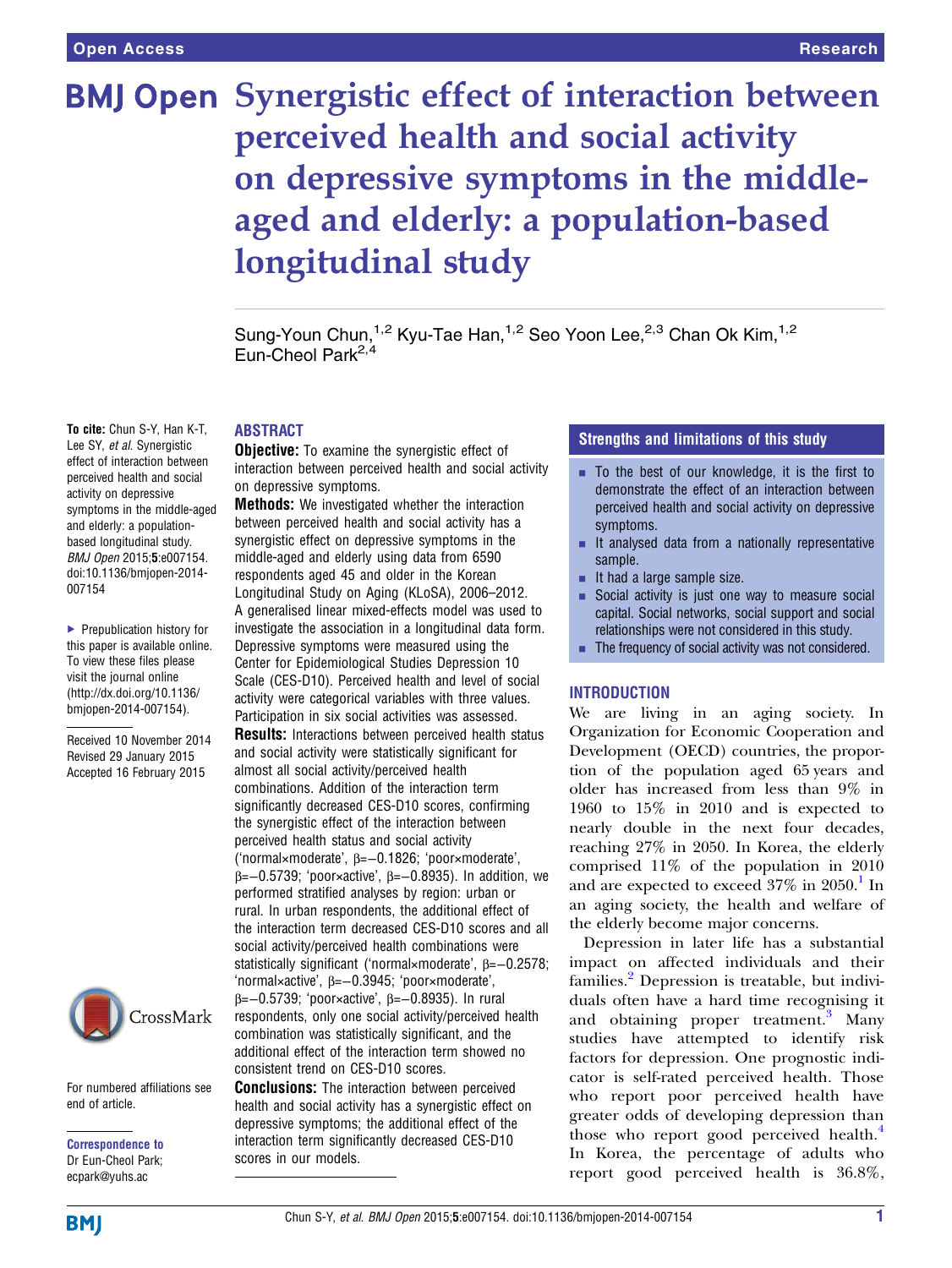second to last among OECD countries.<sup>[1](#page-7-0)</sup> The need for intervention is clear.

Social activity is inversely associated with depression.<sup>[5](#page-7-0)</sup> For example, one study reported that a higher level of social activity is inversely associated with depressive symptoms in later life and positively associated with symptom improvement. $6$  In addition, social isolation and lack of a social network are important risk factors for depression.<sup>78</sup> Thus, previous studies have shown that perceived health is positively associated with depression, and social activity is inversely associated with depression. However, whether social activity and perceived health status work together to moderate depressive symptoms is poorly understood.

We hypothesised that, when a statistical interaction between perceived health and social activity is present, a higher level of social activity will be more strongly associated with a decrease in depressive symptoms in those who reported poor perceived health. Thus, the purpose of this study was to examine whether social activity level has a synergistic effect on the relationship between perceived health and depression. A previous study found that factors associated with depression differed between urban and rural areas.<sup>9</sup> Therefore, we also performed an analysis stratified by location.

#### **METHODS**

This study used data from the Korean Longitudinal Study on Aging (KLoSA). KLoSA is a national, representative, longitudinal study that follows-up participants every 2 years. The Korea Labor Institute conducts KLoSA, which is funded by the Korean Ministry of Labor, to investigate the aging process in Koreans and to use its findings in academic research and policy-making. Household members aged 45 and older were recruited using multistage probability sampling methods. As the KLoSA data are secondary data that do not contain private information and are available in the public domain, our study did not need to address ethical concerns. We drew on four waves of data collection, conducted between 2006 and 2012. In the 2006 baseline survey, trained interviewers interviewed 10 254 individuals from 6171 households (1.7 individuals per household) using a computer-assisted personal interviewing method. The second survey, in 2008, followed-up 8688 subjects, representing 86.6% of the original panel, with the exception of 187 decedents. The third survey, in 2010, followed-up 7920 subjects, representing 81.7% of the second wave, with the exception of 309 decedents. Finally, the fourth survey, in 2012, followed-up 7486 subjects, representing 80.1% of the third survey, with the exception of 327 decedents. We excluded newly added participants and decedents, as well as 896 participants with missing sociodemographic data. We used the first to fourth wave in KLoSA, which is four waves in 2006–2012, so there are four repeated measures for each individual. In total, we analysed data from 6590 participants aged 45 and older.

#### Outcome measure: depressive symptoms

Depressive symptoms were assessed using the Korean version of the Center for Epidemiological Studies Depression 10 Scale (CES-D10). This self-report scale was designed to measure depressive symptoms in the general population. The items assess the presence of the following features over the previous month: feelings of depression, pessimism, irritability, tearfulness, fatigue, sleep problems, loss of interest, loss of appetite, reduced concentration, and loss of enjoyment. KLoSA's CES-D10 used a yes or no response format. Ten items were added together, resulting in a composite score ranging from 0 to 10 which was used as a continuous variable. On this scale, zero represents perfect mental health and 10 represents severe depression. The Boston version of the CES-D10 reported  $\alpha$  coefficients of 0.80 for older adults<sup>[10](#page-7-0)</sup> and 0.92 for middle-aged individuals.<sup>[11](#page-7-0)</sup>

#### Independent variables

In this study, the primary independent variable was the interaction term between social activity and perceived health status. Interaction terms present synergistic effects of perceived health and social activity on depressive symptoms.

### CES – D10 = (Perceived health)  $\times$   $\beta$ 1 + (Socialactivity)  $\times$   $\beta$ 2  $+$  (Perceived health  $\times$  Social activity)  $\times$   $\beta$ 3  $+$  covariates

In KLoSA, the social activity variable comprised six activities: 'religious organisations', 'friendship organisations', 'leisure/culture/sports clubs', 'school/family reunions', 'voluntary work' and 'political organisations'. Respondents who did not participate in any of these social activities were grouped in the 'none' category, respondents who participated in one or two social activities were grouped in the 'moderate' category, and respondents who participated in three or more activities were grouped in the 'active' category. Perceived health status was measured using a five-point scale: 'very good', 'good', 'normal', 'poor' and 'very poor'. Before analysis, these values were converted into three categories: 'good', 'normal' and 'poor'.

Covariates considered in this study were sex, age, household income, marital status, educational level, region (urban, rural), employment status, smoking status and alcohol use.

We also stratified analyses by region (urban, rural).

#### Statistical analysis

Analysis of variance was used to analyse statistical differences with regard to CES-D10 scores. A generalised linear mixed-effects model was used to evaluate factors influencing depressive symptoms among middle-aged and elderly participants from 2006 to 2012 and, in particular, to analyse the associations between social activity, perceived health and depressive symptoms while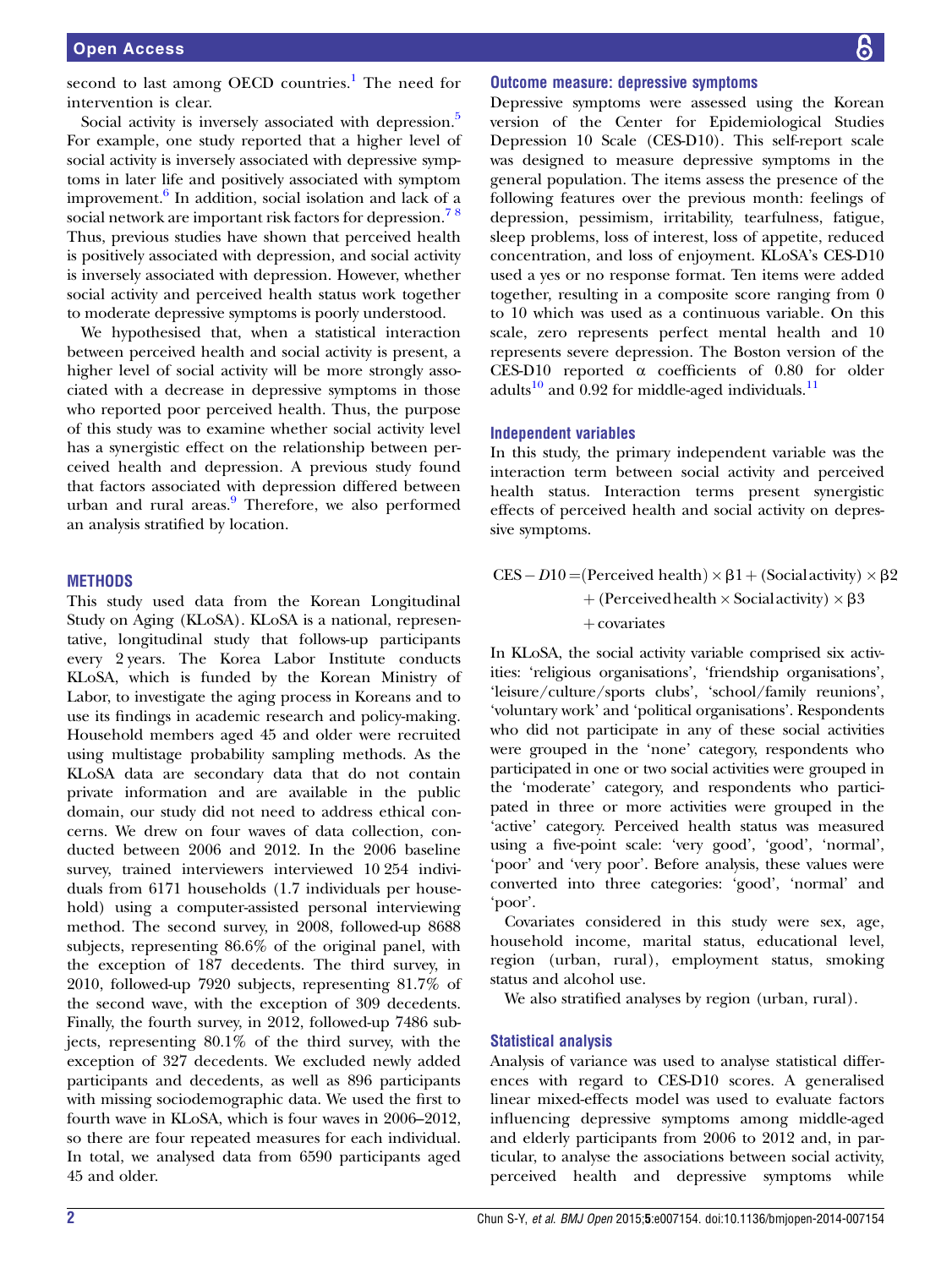Table 1 General sample characteristics at baseline (2006)

|                                                          | <b>Number</b> |            |
|----------------------------------------------------------|---------------|------------|
| <b>Characteristic</b>                                    | $(N=6590)$    | Percentage |
| Perceived health status                                  |               |            |
| Good                                                     | 2597          | 39.4       |
| Normal                                                   | 2128          | 32.3       |
| Poor                                                     | 1865          | 28.3       |
| Number of social activities                              |               |            |
| None                                                     | 1667          | 25.3       |
| Moderate                                                 | 4409          | 66.9       |
| Active                                                   | 514           | 7.8        |
| Sex                                                      |               |            |
| Male                                                     | 2859          | 43.4       |
| Female                                                   | 3731          | 56.6       |
| Age (years)                                              |               |            |
| $45 - 54$                                                | 2188          | 33.2       |
| $55 - 64$                                                | 2016          | 30.6       |
| $65 - 74$                                                | 1736          | 26.3       |
| $75 - 84$                                                | 596           | 9.0        |
| >85                                                      | 54            | 0.8        |
| Education                                                |               |            |
| College graduate                                         | 630           | 9.6        |
| High school graduate                                     | 1799          | 27.3       |
| <high school<="" td=""><td>4161</td><td>63.1</td></high> | 4161          | 63.1       |
| Income                                                   |               |            |
| Q4 (high)                                                | 1638          | 24.9       |
| Q3                                                       | 1537          | 23.3       |
| Q2                                                       | 1729          | 26.2       |
| Q1 (low)                                                 | 1686          | 25.6       |
| <b>Marital status</b>                                    |               |            |
| Married                                                  | 5419          | 82.2       |
| Divorced, widowed, unmarried                             | 1171          | 17.8       |
| Type of household                                        |               |            |
| With family                                              | 6070          | 92.1       |
| Alone                                                    | 520           | 7.9        |
| Chronic disease                                          |               |            |
| No                                                       | 3592          | 54.5       |
| Yes                                                      | 2998          | 45.5       |
| <b>Job status</b>                                        |               |            |
| Yes                                                      | 2747          | 41.7       |
| No                                                       | 3843          | 58.3       |
| Smoking status                                           |               |            |
| <b>Current smoker</b>                                    | 1254          | 19.0       |
| Ex-smoker                                                | 634           | 9.6        |
| Non-smoker                                               | 4702          | 71.4       |
| Alcohol use                                              |               |            |
| Current                                                  | 2587          | 39.3       |
| Past                                                     | 395           | 6.0        |
| Never                                                    | 3608          | 54.8       |
| Region                                                   |               |            |
| Urban                                                    | 4846          | 73.5       |
| Rural                                                    | 1744          | 26.5       |

accounting for the longitudinal nature of the data, which required the incorporation of a correlated structure among observations. We used an 'unstructured' covariance structure, so that we could consider all covariance within subjects. All statistical analyses were carried out using SAS V.9.2.

## RESULTS

The characteristics of the study participants at baseline (2006) are shown in table 1. Of the 6590 participants, 1865 people reported poor, 2128 people reported normal, and 2597 people reported good perceived health. In addition, 1667 people did not participate in any social activity at all, 4409 people were moderately socially active, and 514 people were active.

[Table 2](#page-3-0) presents mean CES-D10 scores stratified by social activity, perceived health and other sociodemographic characteristics for each survey year. In terms of health, people with poor perceived health showed the highest CES-D10 scores (4.52 in 2006, 5.38 in 2008, 5.23 in 2010, and 5.21 in 2012), and people with good perceived health showed the lowest scores (1.80 in 2006, 2.36 in 2008, 2.57 in 2010, and 2.61 in 2012). In terms of social activity, active people had the lowest scores (1.67 in 2006, 1.87 in 2008, 2.45 in 2010, and 2.46 in 2012), and individuals who did not participate in any social activities had the highest (3.69 in 2006, 4.67 in 2008, 4.68 in 2010, and 4.71 in 2012). In addition, men had lower scores than women, and scores tended to increase with age. Finally, CES-D10 scores decreased as education level and household income increased.

[Table 3](#page-4-0) presents the generalised linear mixed-effects model results of waves one to four of KLoSA, which assessed the associations between social activity, perceived health and depression among the middle-aged and elderly. When all covariates were included in the model, CES-D10 scores differed significantly between individuals at each level of perceived health. Individuals with poor perceived health were more likely to have higher CES-D10 scores  $(\beta=2.1397)$  than individuals with good perceived health. In addition, individuals with normal perceived health were more likely to have higher scores than individuals with good perceived health ( $β=0.6258$ ). Respondents who were socially 'active' were more likely to have lower scores than those with no social activity participation (β=−0.3756). 'Moderate' respondents were also more likely to have lower scores than those with no social activity participation (β=-0.0711, p>0.05), but this difference was not statistically significant.

The interaction between perceived health status and social activity was statistically significant in all health/ social activity combinations except 'normal perceived health×active social activity' ( $\beta = -0.281$ , p>0.05). Furthermore, addition of the interaction term significantly decreased CES-D10 scores, confirming the synergistic effect of the interaction between perceived health status and social activity. In individuals with poor perceived health, addition of the interaction term with social activity decreased CES-D10 score more ('normal×less active',  $β=-0.1826$ ; 'poor×moderate',  $β=-0.5739$ ; and 'poor×active', β=−0.8935).

[Table 4](#page-5-0) presents an analysis of waves one to four of KLoSA stratified by region: urban or rural. In urban respondents, addition of the interaction term significantly decreased CES-D10 scores for all health/social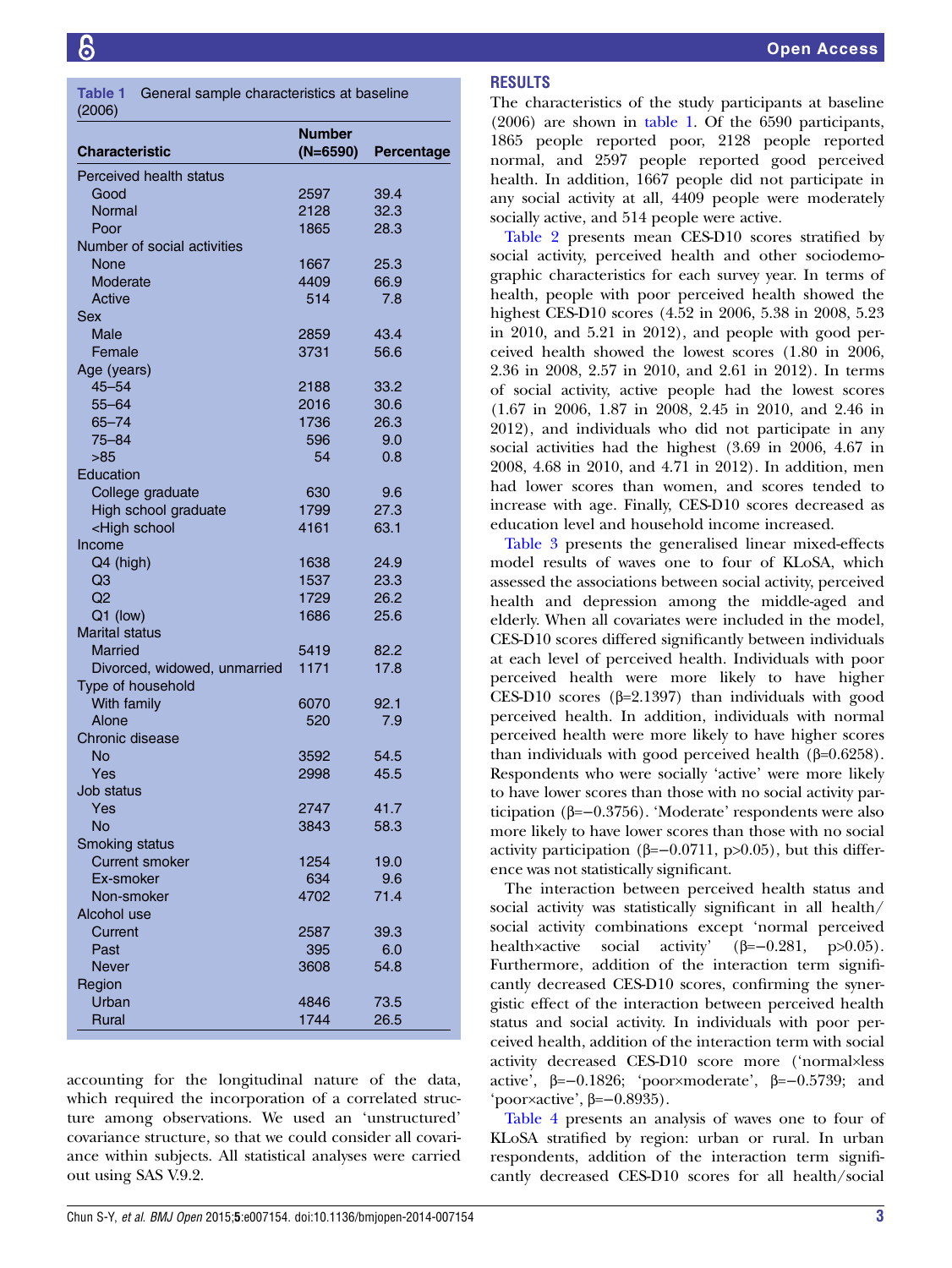<span id="page-3-0"></span>

| Mean CES-D10 depression scores of participants<br>Table 2                                                                                                                  |             |           |          |             |           |          |             |           |          |             |           |          |
|----------------------------------------------------------------------------------------------------------------------------------------------------------------------------|-------------|-----------|----------|-------------|-----------|----------|-------------|-----------|----------|-------------|-----------|----------|
|                                                                                                                                                                            | 2006        |           |          | 2008        |           |          | 2010        |           |          | 2012        |           |          |
| <b>Characteristic</b>                                                                                                                                                      | <b>Mean</b> | <b>SD</b> | p Value  | <b>Mean</b> | <b>SD</b> | p Value  | <b>Mean</b> | <b>SD</b> | p Value  | <b>Mean</b> | <b>SD</b> | p Value  |
| Perceived health status                                                                                                                                                    |             |           |          |             |           |          |             |           |          |             |           |          |
| Good                                                                                                                                                                       | 1.80        | 1.76      | < 0.0001 | 2.36        | 2.36      | < 0.0001 | 2.57        | 2.50      | < 0.0001 | 2.61        | 2.45      | < 0.0001 |
| Normal                                                                                                                                                                     | 2.65        | 2.26      |          | 3.53        | 2.74      |          | 3.40        | 2.82      |          | 3.16        | 2.72      |          |
| Poor                                                                                                                                                                       | 4.52        | 2.93      |          | 5.38        | 2.88      |          | 5.23        | 3.01      |          | 5.21        | 3.06      |          |
| Social activity                                                                                                                                                            |             |           |          |             |           |          |             |           |          |             |           |          |
| <b>None</b>                                                                                                                                                                | 3.69        | 2.94      | < 0.0001 | 4.67        | 3.02      | < 0.0001 | 4.68        | 3.05      | < 0.0001 | 4.71        | 3.17      | < 0.0001 |
| Moderate                                                                                                                                                                   | 2.66        | 2.38      |          | 3.43        | 2.81      |          | 3.34        | 2.87      |          | 3.27        | 2.79      |          |
| Active                                                                                                                                                                     | 1.67        | 1.78      |          | 1.87        | 2.23      |          | 2.45        | 2.65      |          | 2.46        | 2.58      |          |
| <b>Sex</b>                                                                                                                                                                 |             |           |          |             |           |          |             |           |          |             |           |          |
| Male                                                                                                                                                                       | 2.44        | 2.31      | 0.0114   | 3.10        | 2.77      | 0.0091   | 3.27        | 2.88      | 0.5417   | 3.30        | 2.88      | 0.9096   |
| Female                                                                                                                                                                     | 3.16        | 2.70      |          | 4.00        | 2.94      |          | 3.94        | 3.01      |          | 3.83        | 2.99      |          |
| Age (years)                                                                                                                                                                |             |           |          |             |           |          |             |           |          |             |           |          |
| $45 - 54$                                                                                                                                                                  | 2.30        | 2.22      | < 0.0001 | 2.80        | 2.57      | 0.0216   | 2.72        | 2.65      | 0.2602   | 2.68        | 2.59      | < 0.0001 |
| $55 - 64$                                                                                                                                                                  | 2.58        | 2.45      |          | 3.22        | 2.78      |          | 3.11        | 2.75      |          | 2.92        | 2.70      |          |
| $65 - 74$                                                                                                                                                                  | 3.46        | 2.75      |          | 4.12        | 2.96      |          | 3.97        | 3.01      |          | 3.69        | 2.95      |          |
| $75 - 84$                                                                                                                                                                  | 3.86        | 2.80      |          | 4.86        | 2.99      |          | 4.66        | 3.06      |          | 4.78        | 2.99      |          |
| $>85$                                                                                                                                                                      | 3.80        | 2.82      |          | 5.05        | 2.92      |          | 4.65        | 3.15      |          | 5.14        | 3.09      |          |
| Education                                                                                                                                                                  |             |           |          |             |           |          |             |           |          |             |           |          |
| College graduate                                                                                                                                                           | 1.88        | 1.88      | 0.0163   | 2.46        | 2.39      | 0.0114   | 2.42        | 2.48      | < 0.0001 | 2.79        | 2.65      | 0.6606   |
| High school graduate                                                                                                                                                       | 2.12        | 2.07      |          | 2.82        | 2.63      |          | 2.89        | 2.70      |          | 2.98        | 2.71      |          |
| <high school<="" td=""><td>3.31</td><td>2.72</td><td></td><td>4.13</td><td>2.96</td><td></td><td>4.16</td><td>3.03</td><td></td><td>4.00</td><td>3.02</td><td></td></high> | 3.31        | 2.72      |          | 4.13        | 2.96      |          | 4.16        | 3.03      |          | 4.00        | 3.02      |          |
| Income                                                                                                                                                                     |             |           |          |             |           |          |             |           |          |             |           |          |
| Q4 (high)                                                                                                                                                                  | 2.02        | 2.01      | < 0.0001 | 2.78        | 2.57      | < 0.0001 | 2.77        | 2.68      | < 0.0001 | 2.87        | 2.69      | 0.0374   |
| Q <sub>3</sub>                                                                                                                                                             | 2.56        | 2.34      |          | 3.09        | 2.74      |          | 3.20        | 2.82      |          | 3.12        | 2.80      |          |
| Q2                                                                                                                                                                         | 3.19        | 2.72      |          | 3.68        | 2.85      |          | 3.70        | 2.96      |          | 3.79        | 2.94      |          |
| $Q1$ (low)                                                                                                                                                                 | 3.55        | 2.78      |          | 4.82        | 3.00      |          | 4.84        | 2.99      |          | 4.56        | 3.06      |          |
| <b>Marital status</b>                                                                                                                                                      |             |           |          |             |           |          |             |           |          |             |           |          |
| <b>Married</b>                                                                                                                                                             | 2.56        | 2.38      | < 0.0001 | 3.32        | 2.81      | < 0.0001 | 3.36        | 2.89      | 0.0011   | 3.31        | 2.84      | 0.0008   |
| Divorced, widowed,                                                                                                                                                         | 4.15        | 2.94      |          | 4.80        | 2.99      |          | 4.70        | 3.03      |          | 4.63        | 3.09      |          |
| unmarried                                                                                                                                                                  |             |           |          |             |           |          |             |           |          |             |           |          |
| Type of household                                                                                                                                                          |             |           |          |             |           |          |             |           |          |             |           |          |
| With family                                                                                                                                                                | 2.72        | 2.48      | 0.7201   | 3.48        | 2.86      | 0.4607   | 3.50        | 2.94      | 0.0753   | 3.46        | 2.92      | 0.0872   |
| Alone                                                                                                                                                                      | 4.32        | 2.95      |          | 4.87        | 2.98      |          | 4.97        | 2.93      |          | 4.74        | 3.00      |          |
| Chronic disease                                                                                                                                                            |             |           |          |             |           |          |             |           |          |             |           |          |
| <b>No</b>                                                                                                                                                                  | 2.35        | 2.24      | 0.1213   | 2.94        | 2.68      | 0.0047   | 2.99        | 2.74      | 0.0758   | 2.90        | 2.65      | 0.0201   |
| Yes                                                                                                                                                                        | 3.44        | 2.78      |          | 4.22        | 2.97      |          | 4.13        | 3.05      |          | 4.04        | 3.04      |          |
| <b>Employment status</b>                                                                                                                                                   |             |           |          |             |           |          |             |           |          |             |           |          |
| Yes                                                                                                                                                                        | 2.28        | 2.23      | < 0.0001 | 2.91        | 2.62      | < 0.0001 | 2.99        | 2.74      | < 0.0001 | 2.75        | 2.59      | < 0.0001 |
| <b>No</b>                                                                                                                                                                  | 3.25        | 2.70      |          | 4.18        | 3.00      |          | 4.16        | 3.04      |          | 4.16        | 3.04      |          |
| Smoking status                                                                                                                                                             |             |           |          |             |           |          |             |           |          |             |           |          |
| <b>Current smoker</b>                                                                                                                                                      | 2.75        | 2.60      | 0.0035   | 3.35        | 2.88      | 0.0236   | 3.44        | 2.90      | 0.1735   | 3.32        | 2.86      | 0.3200   |
| Ex-smoker                                                                                                                                                                  | 2.63        | 2.36      |          | 3.28        | 2.75      |          | 3.43        | 2.94      |          | 3.51        | 2.98      |          |
| Non-smoker                                                                                                                                                                 | 2.90        | 2.57      |          | 3.73        | 2.93      |          | 3.74        | 2.99      |          | 3.69        | 2.96      |          |
| Alcohol use                                                                                                                                                                |             |           |          |             |           |          |             |           |          |             |           |          |
| Current                                                                                                                                                                    | 2.53        | 2.39      | 0.0643   | 3.08        | 2.73      | 0.3448   | 3.14        | 2.76      | 0.0317   | 3.04        | 2.72      | 0.0013   |
| Past                                                                                                                                                                       | 3.49        | 2.85      |          | 3.99        | 2.97      |          | 4.10        | 3.03      |          | 4.22        | 3.09      |          |
| Never                                                                                                                                                                      | 3.00        | 2.61      |          | 3.92        | 2.96      |          | 3.14        | 2.76      |          | 3.81        | 3.00      |          |
| Region                                                                                                                                                                     |             |           |          |             |           |          |             |           |          |             |           |          |
| Urban                                                                                                                                                                      | 2.72        | 2.53      | 0.0117   | 3.46        | 2.90      | 0.0002   | 3.54        | 2.96      | 0.0641   | 3.53        | 2.99      | 0.2350   |
| Rural                                                                                                                                                                      | 3.21        | 2.61      |          | 4.03        | 2.86      |          | 3.96        | 2.99      |          | 3.80        | 2.84      |          |
| p Values for results by analysis of variance.                                                                                                                              |             |           |          |             |           |          |             |           |          |             |           |          |

CES-D10, Center for Epidemiological Studies Depression 10 Scale.

activity combinations ('normal×moderate', β=−0.2578; 'normal×active', β=−0.3945; 'poor×moderate', β=−0.5739; and 'poor×active', β=−0.8935). In rural respondents, addition of the interaction term significantly decreased CES-D10 scores for only one health/social activity combination ('poor×moderate', β=−0.4379).

[Table 5](#page-6-0) presents a combined analysis model of association between perceived health, social activity and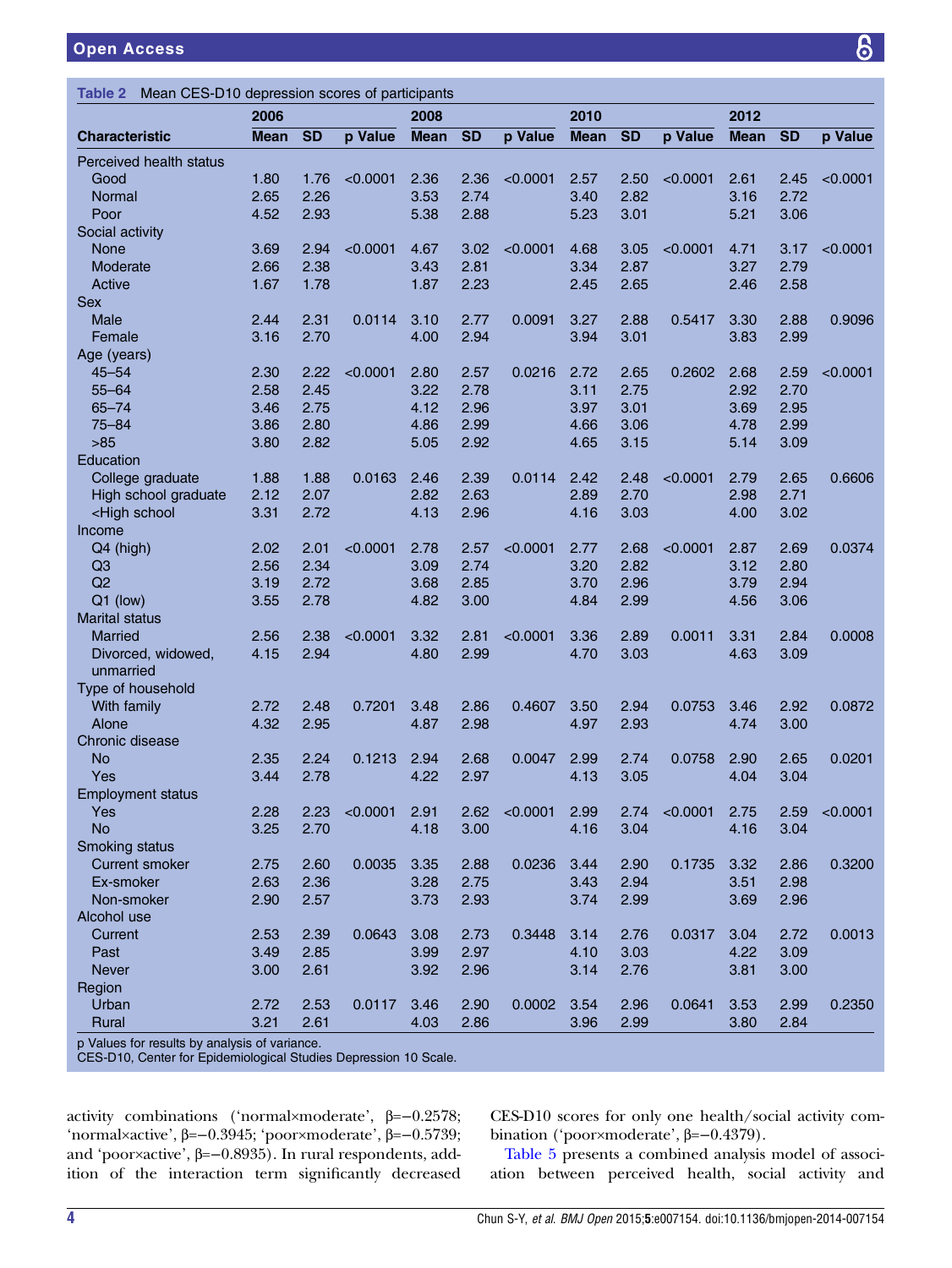<span id="page-4-0"></span>Table 3 Associations between perceived health, social activity, sociodemographic characteristics and CES-D10 depression score

|                                                                                 | в              | SE             | p Value          |
|---------------------------------------------------------------------------------|----------------|----------------|------------------|
| Perceived health status                                                         |                |                |                  |
| Good                                                                            | Ref            |                |                  |
| Normal                                                                          | 0.626          | 0.083          | < 0.0001         |
| Poor                                                                            | 2.140          | 0.084          | < 0.0001         |
| Social activity                                                                 |                |                |                  |
| <b>None</b>                                                                     | Ref            |                |                  |
| Moderate                                                                        | $-0.071$       | 0.073          | 0.3298           |
| Active                                                                          | $-0.377$       | 0.115          | 0.0011           |
| Perceived health statusxsocial activity                                         | Ref            |                |                  |
| Good×none<br>Normalxmoderate                                                    | $-0.183$       | 0.091          | 0.0447           |
| Normalxactive                                                                   | $-0.281$       | 0.160          | 0.0797           |
| Poorxmoderate                                                                   | $-0.574$       | 0.092          | < 0.0001         |
| Poorxactive                                                                     | $-0.895$       | 0.228          | < 0.0001         |
| Sex                                                                             |                |                |                  |
| Male                                                                            | Ref            |                |                  |
| Female                                                                          | 0.150          | 0.065          | 0.0220           |
| Age (years)                                                                     |                |                |                  |
| $45 - 54$                                                                       | Ref            |                |                  |
| $55 - 64$                                                                       | $-0.098$       | 0.049          | 0.0482           |
| $65 - 74$<br>$75 - 84$                                                          | 0.071          | 0.061<br>0.077 | 0.2456           |
| >85                                                                             | 0.288<br>0.275 | 0.129          | 0.0002<br>0.0321 |
| Education                                                                       |                |                |                  |
| College graduate                                                                | Ref            |                |                  |
| High school graduate                                                            | 0.121          | 0.082          | 0.1414           |
| <high school<="" td=""><td>0.374</td><td>0.083</td><td>&lt; 0.0001</td></high>  | 0.374          | 0.083          | < 0.0001         |
| Income                                                                          |                |                |                  |
| Q4 (high)                                                                       | Ref            |                |                  |
| Q3                                                                              | 0.014          | 0.048          | 0.764            |
| Q <sub>2</sub>                                                                  | 0.193          | 0.050          | 0.0001           |
| Q1 (low)                                                                        | 0.295          | 0.056          | < 0.0001         |
| <b>Marital status</b><br>Married                                                | Ref            |                |                  |
| Divorced, widowed, unmarried                                                    | 0.558          | 0.067          | < 0.0001         |
| Type of household                                                               |                |                |                  |
| With family                                                                     | Ref            |                |                  |
| Alone                                                                           | 0.168          | 0.083          | 0.0425           |
| Chronic disease                                                                 |                |                |                  |
| No                                                                              | Ref            |                |                  |
| Yes                                                                             | 0.182          | 0.042          | < 0.0001         |
| <b>Employment status</b>                                                        |                |                |                  |
| Yes                                                                             | $-0.345$       | 0.041          | <0.0001          |
| No<br>Smoking status                                                            | Ref            |                |                  |
| <b>Current smoker</b>                                                           | Ref            |                |                  |
| Ex-smoker                                                                       | $-0.149$       | 0.067          | 0.0272           |
| Non-smoker                                                                      | $-0.170$       | 0.066          | 0.0104           |
| Alcohol use                                                                     |                |                |                  |
| Current                                                                         | $-0.067$       | 0.053          | 0.2041           |
| Past                                                                            | 0.251          | 0.071          | 0.0004           |
| Never                                                                           | Ref            |                |                  |
| Region                                                                          |                |                |                  |
| Urban                                                                           | $-0.188$       | 0.050          | 0.0002           |
| Rural                                                                           | Ref            |                |                  |
| p Values for results by analysis of generalised linear mixed-effects<br>models. |                |                |                  |
| CES-D10, Center for Epidemiological Studies Depression 10                       |                |                |                  |

Scale.

CES-D10. If participants who have good perceived health are socially 'active', they have a 0.377 lower mean CES-D10 score than participants who have good perceived health and do not participate in social activity. Furthermore, if participants who have poor perceived health are socially 'active', they have a 1.272 lower mean CES-D10 score than participants who have poor perceived health and do not participate in social activity.

[Figure 1](#page-6-0) presents a graph for CES-D10 score of waves one to four of KLoSA by 'perceived health×social activity' combination. Each bar depicts the adjusted least squares mean for each 'perceived health×social activity' combination. The adjusted least squares mean of CES-D10 increases when perceived health is poorer, and decreases when the level of social activity is higher.

#### **DISCUSSION**

An association between poor perceived health and depressive symptoms has been reported in many studies, as has an inverse association between social activity and depression.<sup>12–[15](#page-7-0)</sup> The purpose of this study was to test the hypothesis that social activity can affect the relationship between perceived health and depression. As in previous studies, we found that poor perceived health was significantly associated with a higher CES-D10 score. Several studies have found that poorer perceived health is associated with higher levels of depression symptoms. $4^{16}$  We also found that high levels of social activity were associated with significantly lower CES-D10 scores. Many studies have shown that higher levels of social engagement or social activity are associated with fewer depressive symptoms. $6^{6}$  17 Other studies have similarly found that higher levels of social integration are associated with a lower risk of depression.<sup>18–[21](#page-7-0)</sup>

Our major finding was that the interaction between perceived health and social activity significantly decreased CES-D10 scores for all perceived health/social activity combinations except one. In participants who reported poor perceived health, the interaction term with social activity was more strongly associated with CES-D10 score. Furthermore, the additional effect of the interaction term decreased CES-D10 scores more when perceived health was poor and social activity levels were high. Thus, we found that social activity has a synergistic effect on the relationship between perceived health and depressive symptoms. In fi[gure 1](#page-6-0), the synergistic effect of the interaction term is evident. Each bar in the figure depicts the adjusted least squares mean for each 'perceived health×social activity' combination. The graph shows that CES-D10 scores decrease as the level of social activity increases for each perceived health category, after adjustment for covariates. The most precipitous decrease associated with social activity was observed in participants with poor perceived health. In [table 5,](#page-6-0) the total effect of interaction confirms a synergistic effect. Among those who have poor perceived health, people who are socially active have a lower CES-D10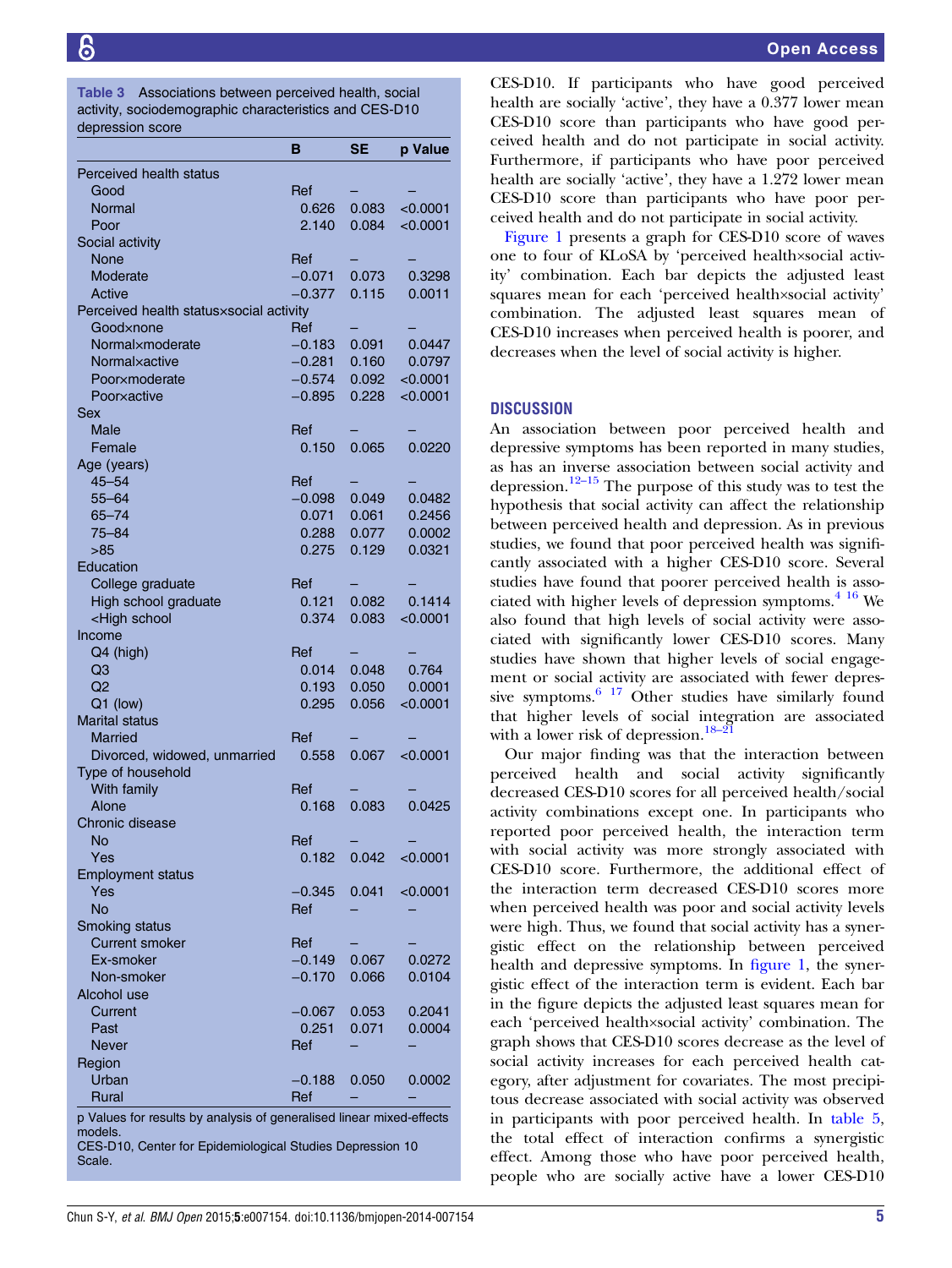<span id="page-5-0"></span>Table 4 Associations between perceived health, social activity, sociodemographic characteristics and CES-D10 depression score, stratified by region (urban, rural)

|                                                                                                                           | <b>Urban</b> |           |          |          | <b>Rural</b> |          |  |  |
|---------------------------------------------------------------------------------------------------------------------------|--------------|-----------|----------|----------|--------------|----------|--|--|
|                                                                                                                           | B            | <b>SE</b> | p Value  | B        | <b>SE</b>    | p Value  |  |  |
| Perceived health status                                                                                                   |              |           |          |          |              |          |  |  |
| Good                                                                                                                      | Ref          |           |          | Ref      |              |          |  |  |
| Normal                                                                                                                    | 0.681        | 0.096     | < 0.0001 | 0.461    | 0.167        | 0.0057   |  |  |
| Poor                                                                                                                      | 2.272        | 0.098     | < 0.0001 | 1.826    | 0.165        | < 0.0001 |  |  |
| Level of social activity                                                                                                  |              |           |          |          |              |          |  |  |
| <b>None</b>                                                                                                               | Ref          |           |          | Ref      |              |          |  |  |
| Moderate                                                                                                                  | $-0.073$     | 0.083     | 0.3803   | $-0.724$ | 0.285        | 0.0112   |  |  |
| Active                                                                                                                    | $-0.309$     | 0.127     | 0.0148   | $-0.102$ | 0.153        | 0.5047   |  |  |
| Perceived health statusxsocial activity                                                                                   |              |           |          |          |              |          |  |  |
| Goodxnone                                                                                                                 | Ref          |           |          | Ref      | -            | -        |  |  |
| Normalxmoderate                                                                                                           | $-0.258$     | 0.105     | 0.0141   | 0.036    | 0.184        | 0.8438   |  |  |
| Normalxactive                                                                                                             | $-0.395$     | 0.177     | 0.0256   | 0.205    | 0.393        | 0.6027   |  |  |
| Poorxmoderate                                                                                                             | $-0.629$     | 0.107     | < 0.0001 | $-0.438$ | 0.184        | 0.0171   |  |  |
| Poorxactive                                                                                                               | $-1.087$     | 0.264     | < 0.0001 | $-0.273$ | 0.467        | 0.5587   |  |  |
| <b>Sex</b>                                                                                                                |              |           |          |          |              |          |  |  |
| <b>Male</b>                                                                                                               | Ref          |           |          | Ref      |              |          |  |  |
| Female                                                                                                                    | 0.201        | 0.075     | 0.0076   | 0.048    | 0.130        | 0.7104   |  |  |
| Age (years)                                                                                                               |              |           |          |          |              |          |  |  |
| $45 - 54$                                                                                                                 | Ref          |           |          | Ref      |              |          |  |  |
| $55 - 64$                                                                                                                 | $-0.148$     | 0.055     | 0.007    | 0.062    | 0.111        | 0.5778   |  |  |
| $65 - 74$                                                                                                                 | 0.034        | 0.070     | 0.6303   | 0.189    | 0.128        | 0.1391   |  |  |
| $75 - 84$                                                                                                                 | 0.298        | 0.089     | 0.0009   | 0.296    | 0.151        | 0.0505   |  |  |
| $>85$                                                                                                                     | 0.369        | 0.152     | 0.0154   | 0.118    | 0.240        | 0.6240   |  |  |
| Education                                                                                                                 |              |           |          |          |              |          |  |  |
| College graduate                                                                                                          | Ref          |           |          | Ref      |              |          |  |  |
| High school graduate                                                                                                      | 0.097        | 0.086     | 0.264    | 0.168    | 0.235        | 0.4747   |  |  |
| <high school<="" td=""><td>0.346</td><td>0.089</td><td>&lt; 0.0001</td><td>0.403</td><td>0.223</td><td>0.0707</td></high> | 0.346        | 0.089     | < 0.0001 | 0.403    | 0.223        | 0.0707   |  |  |
| Income                                                                                                                    |              |           |          |          |              |          |  |  |
| Q4 (high)                                                                                                                 | Ref          |           |          | Ref      |              |          |  |  |
| Q <sub>3</sub>                                                                                                            | 0.035        | 0.053     | 0.5035   | $-0.093$ | 0.114        | 0.4145   |  |  |
| Q2                                                                                                                        | 0.265        | 0.057     | < 0.0001 | 0.008    | 0.112        | 0.9419   |  |  |
| Q1 (low)                                                                                                                  | 0.259        | 0.064     | < 0.0001 | 0.369    | 0.124        | 0.0029   |  |  |
| <b>Marital status</b>                                                                                                     |              |           |          |          |              |          |  |  |
| <b>Married</b>                                                                                                            | Ref          |           |          | Ref      |              |          |  |  |
| Divorced, widowed, unmarried                                                                                              | 0.588        | 0.077     | < 0.0001 | 0.371    | 0.139        | 0.0077   |  |  |
| Type of household                                                                                                         |              |           |          |          |              |          |  |  |
| With family                                                                                                               | Ref          |           |          | Ref      |              |          |  |  |
| Alone                                                                                                                     | 0.178        | 0.097     | 0.0665   | 0.246    | 0.160        | 0.1234   |  |  |
| Chronic disease                                                                                                           |              |           |          |          |              |          |  |  |
| <b>No</b>                                                                                                                 | Ref          |           |          | Ref      |              |          |  |  |
| Yes                                                                                                                       | 0.256        | 0.049     | < 0.0001 | $-0.015$ | 0.083        | 0.8599   |  |  |
| <b>Employment status</b>                                                                                                  |              |           |          |          |              |          |  |  |
| Yes                                                                                                                       | $-0.242$     | 0.049     | < 0.0001 | $-0.568$ | 0.076        | < 0.0001 |  |  |
| <b>No</b>                                                                                                                 | Ref          |           |          | Ref      |              |          |  |  |
| Smoking status                                                                                                            |              |           |          |          |              |          |  |  |
| <b>Current smoker</b>                                                                                                     | Ref          |           |          | Ref      |              |          |  |  |
| Ex-smoker                                                                                                                 | $-0.137$     | 0.078     | 0.0785   | $-0.169$ | 0.132        | 0.2014   |  |  |
| Non-smoker                                                                                                                | $-0.174$     | 0.076     | 0.0223   | $-0.096$ | 0.135        | 0.4740   |  |  |
| Alcohol use                                                                                                               |              |           |          |          |              |          |  |  |
| Current                                                                                                                   | $-0.038$     | 0.061     | 0.5376   | $-0.116$ | 0.105        | 0.2680   |  |  |
| Past                                                                                                                      | 0.268        | 0.081     | 0.001    | 0.232    | 0.142        | 0.1039   |  |  |
| Never                                                                                                                     | Ref          |           |          | Ref      |              |          |  |  |
|                                                                                                                           |              |           |          |          |              |          |  |  |

p Values for results by analysis of generalised linear mixed-effects models.

CES-D10, Center for Epidemiological Studies Depression 10 Scale.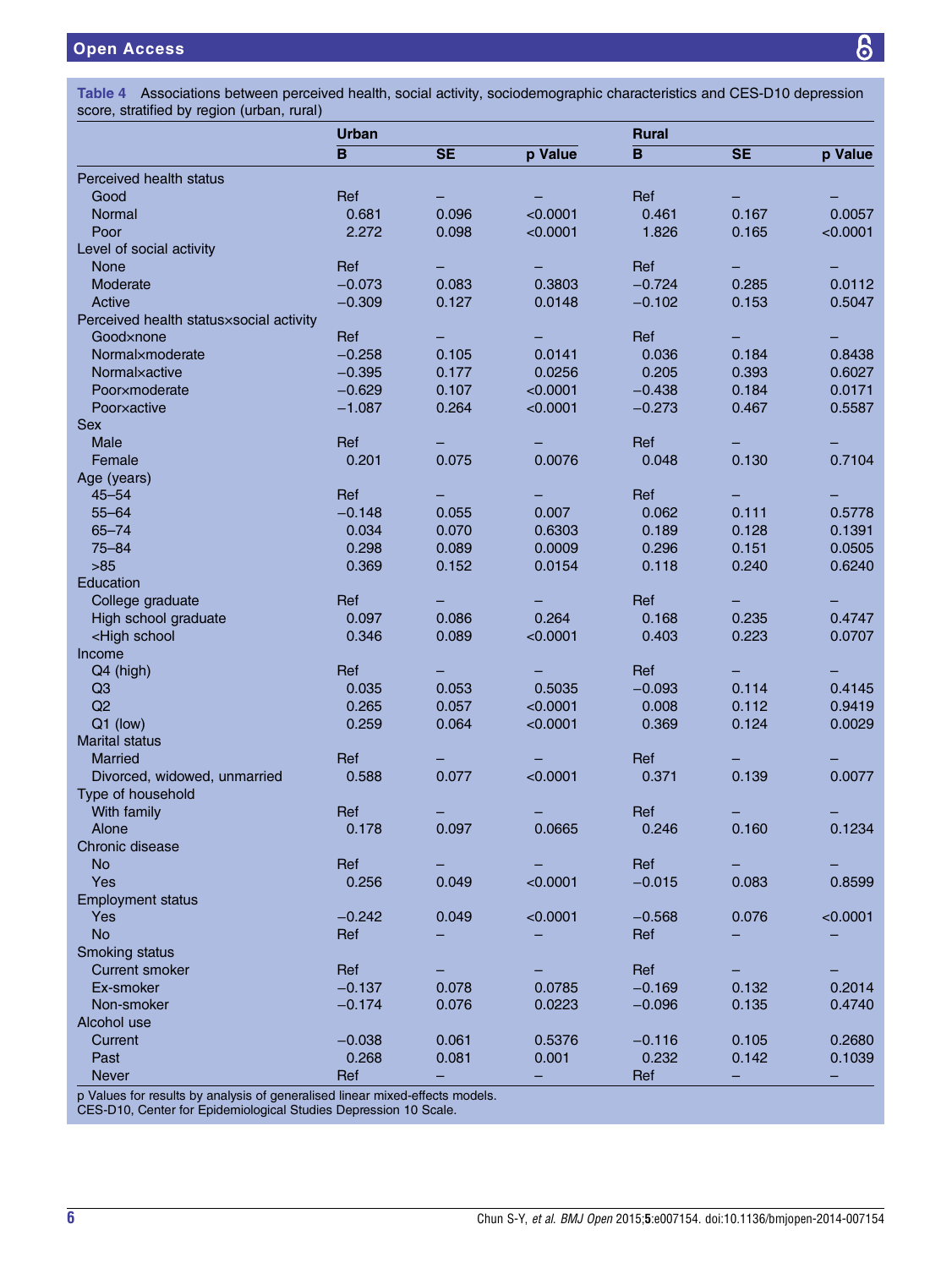<span id="page-6-0"></span>

| <b>Table 5</b> Combined table of association between |  |
|------------------------------------------------------|--|
| perceived health, social activity and CES-D10        |  |

|                                         | в        | <b>SE</b> | p Value  |  |  |  |  |
|-----------------------------------------|----------|-----------|----------|--|--|--|--|
| Perceived health statusxsocial activity |          |           |          |  |  |  |  |
| Goodxnone                               | Ref      |           |          |  |  |  |  |
| Goodxmoderate                           | $-0.071$ | 0.073     | 0.3298   |  |  |  |  |
| Goodxactive                             | $-0.377$ | 0.115     | 0.0011   |  |  |  |  |
| Normalxnone                             | 0.626    | 0.083     | < 0.0001 |  |  |  |  |
| Normalxmoderate                         | 0.372    | 0.073     | < 0.0001 |  |  |  |  |
| Normalxactive                           | $-0.032$ | 0.128     | 0.8043   |  |  |  |  |
| Poorxnone                               | 2.140    | 0.084     | < 0.0001 |  |  |  |  |
| Poorxmoderate                           | 1.495    | 0.079     | < 0.0001 |  |  |  |  |
| Poorxactive                             | 0.868    | 0.206     | < 0.0001 |  |  |  |  |
| All covariates in table 3 are adjusted. |          |           |          |  |  |  |  |

CES-D10, Center for Epidemiological Studies Depression 10 Scale.

score than those who are not socially active. Therefore, the effect of social activity on the relationship between perceived health and CES-D10 score is increased in participants with poor perceived health.

In a subgroup analysis, we investigated the synergistic effect of social activity on the relationship between perceived health and CES-D10 by residential region: urban or rural. The synergistic effect of social activity appeared to be stronger in urban areas. As can be seen in [table 4,](#page-5-0) the interaction term between perceived health and social activity was statistically significant for all perceived health/social activity combinations in urban residents, and addition of the interaction term decreased CES-D10 scores more than in the overall sample [\(table 3\)](#page-4-0). By contrast, in rural residents, the interaction term between perceived health and social activity was only statistically significant for one perceived health/social activity combination. In addition, there were no consistent trends

observed with regard to perceived health status, and most categories were not statistically significant. We assume that this may be due to different levels of intimacy in urban and rural settings. Beggs et  $a\ell^2$  suggested that personal networks in rural settings have greater intensity and role multiplexity. People in rural areas have a more intensive personal network, which may explain why they are less affected by social activity than urban participants. However, further study is required on the different effects of different kinds of social activity in urban and rural settings.

Previous studies have found inverse associations between social activity and depression and positive associations between perceived health and depression. In this study, we found that the interaction between these two factors had a synergistic effect on depressive symptoms. For example, in participants who reported poor health, the association between social activity and depressive symptoms was stronger than in those who reported good health. This synergistic effect appears to be stronger in urban areas. Thus, the effect of the interaction between social activity and perceived health should be considered when establishing health policies. Self-rated perceived health is known to be a prognostic indicator of depression. Our study results suggest that focusing recommendations for social activity on the people who have poor perceived health is effective. It can greatly improve their depressive symptoms and prevent their mental health from becoming worse; this intervention can therefore prevent progression to clinical depression.

This study has a number of strengths. To the best of our knowledge, it is the first to demonstrate the effect of an interaction between perceived health and social activity on depressive symptoms. Second, it analysed data